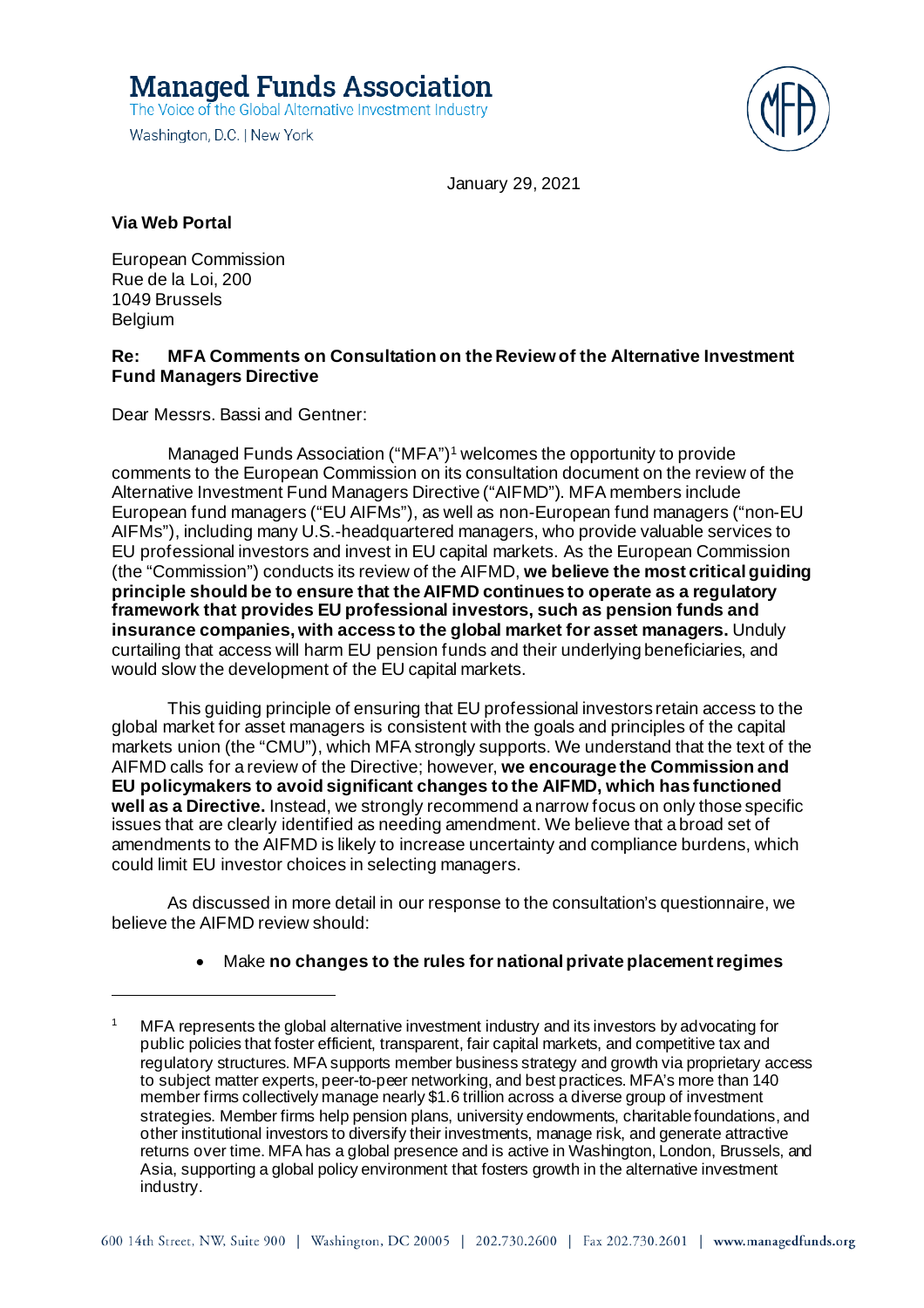("NPPRs"). The NPPRs in many EU member states have functioned appropriately, according to AIFMD Article 42, to allow non-EU AIFMs to market to professional investors in those jurisdictions while requiring non-EU AIFMs to be authorized and supervised by the relevant national competent authority.

- **Preserve the well-established and well-regulated approach to delegation of portfolio management**to non-EU AIFMs and avoid imposing new burdens that would make delegation overly costly or burdensome, depriving EU investors of access to global investing talent and strategies.
- **Address systemic risk issues by incorporating the work already done by the International Organization of Securities Commissions ("IOSCO")** with robust EU participation. Specifically, IOSCO recommended assessing leverage on an asset-class-by-asset-class basis and by long and short exposures. IOSCO also recommended considering systemic risk of leverage by analyzing AIFs' leverage in the context of the broader markets in which funds operate, comparing AIFs' activities to leverage of all other market participants, and not simply against other AIFs.
- AIFs and UCITS are different products with distinctive investors and should not be subject to identical rules. While MFA supports efforts to avoid duplicative or inconsistent rules, it is also important **to avoid a one-size-fitsall approach to consideration of increased harmonization of the AIFMD and the retail focused UCITS Directive**.
- Address technical issues that require amendments or clarification through supervisory guidance or the Commission's Delegated Regulation.

Respectfully submitted,

Michael Pedroni Executive Vice-President & Managing Director, Head of Global Research and Markets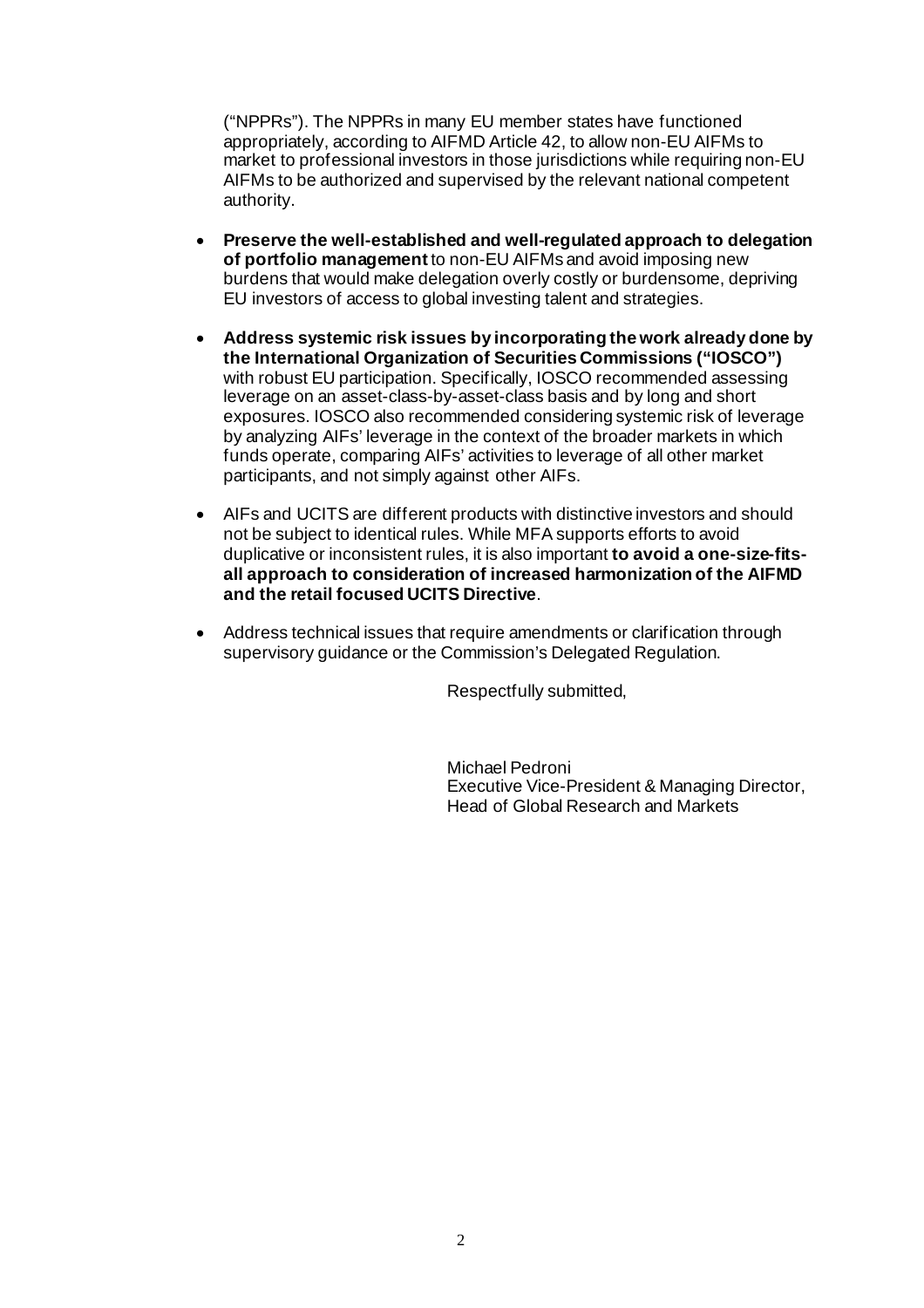**Managed Funds Association** The Voice of the Global Alternative Investment Industry

Washington, D.C. | New York



January 29, 2021

#### **Via Web Portal**

European Commission Rue de la Loi, 200 1049 Brussels Belgium

#### **Re: MFA Comments on Consultation on the Review of the Alternative Investment Fund Managers Directive**

#### **ANNEX**

The following sets out additional commentary in relation to certain questions that have been answered by MFA in the Commission's questionnaire but for which no additional text box was made available by the Commission's web portal. In support of its responses to such questions, MFA wishes to set out its reasoning.

The numbering below corresponds to the numbering used in the Commission's questionnaire.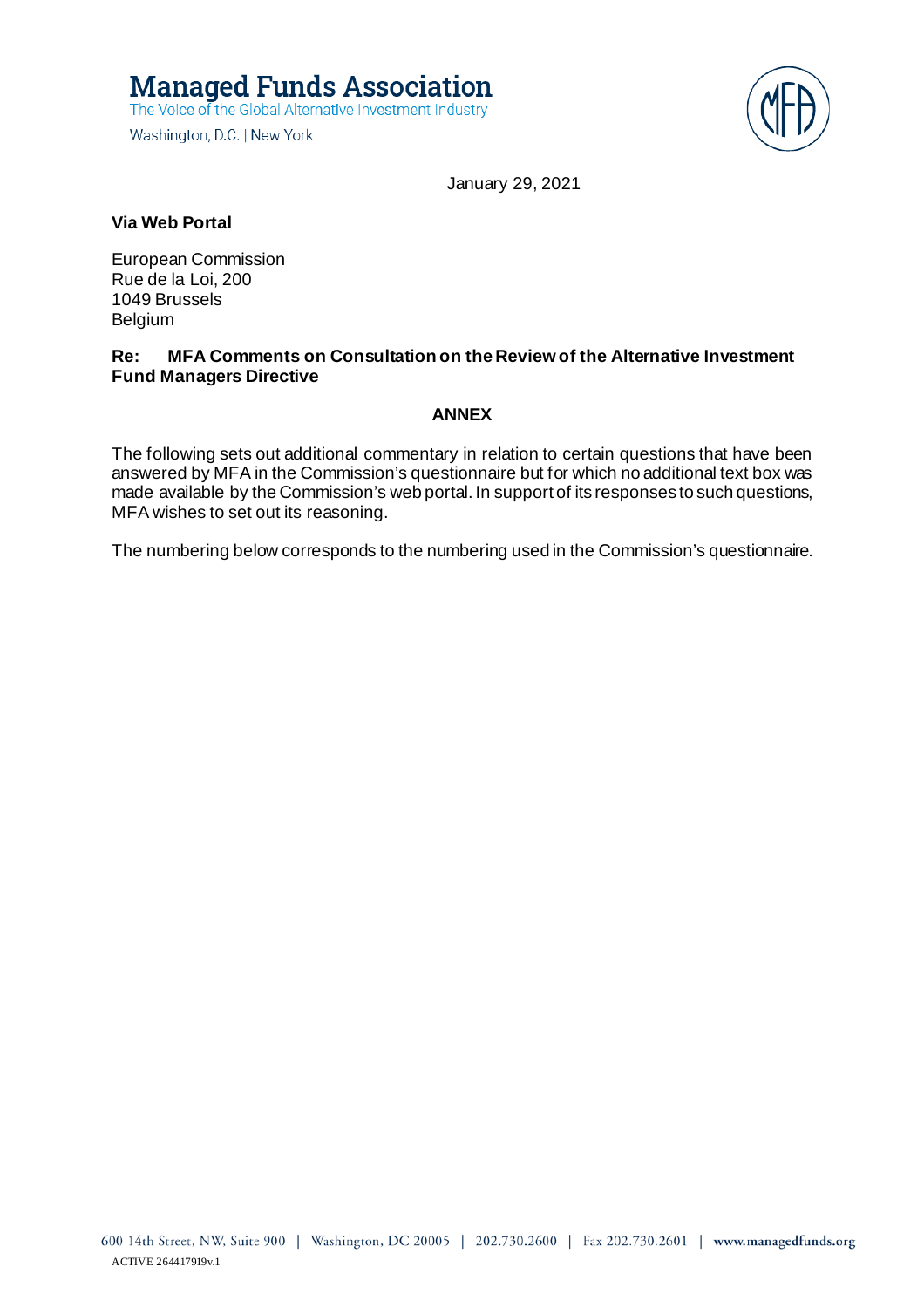### **Public consultation on the review of the Alternative Investment Fund Managers Directive (AIFMD)**

### II. Investor protection

• **Question 38.** Are there any additional disclosures that AIFMs could be obliged to make on an interim basis to the investors other than those required in the annual report?

|   | 'es                                    |
|---|----------------------------------------|
| 区 | No.                                    |
|   | Don't know / no opinion / not relevant |

### **MFA RESPONSE**

In practice, MFA members will generally have more frequent contact with investors, either on a monthly or quarterly basis, including by way of investor newsletters that update investors on the activities of the fund and provide interim performance information. Further, professional investors have the sophistication to determine whether they need additional information in connection with their investments and to request such information directly from AIFMs. As such, we do not believe there is a need for any additional disclosure requirements.

### III. International relations

• **Question 49.** Do you believe that national private placement regimes create an uneven playing field between EU and non-EU AIFMs?

|        | 'es                                    |
|--------|----------------------------------------|
| 区      |                                        |
| $\Box$ | Don't know / no opinion / not relevant |

# **MFA RESPONSE**

MFA's membership includes the most significant U.S. headquartered investment management groups with global operations, many of whom have marketed AIFs to EU investors under the AIFMD national private placement regimes provided for by Article 42 of AIFMD.

MFA does not agree that Article 42 of AIFMD creates an uneven playing field as between non-EU AIFMs and EU AIFMs (i.e. to the advantage of non-EU AIFMs).

Although the national private placement regimes that function properly impose only a subset of the requirements of AIFMD on non-EU AIFMs, non-EU AIFMs are not able to access an EU wide passport to market their AIFs. Accordingly, non-EU AIFMs must make applications in each Member State where they wish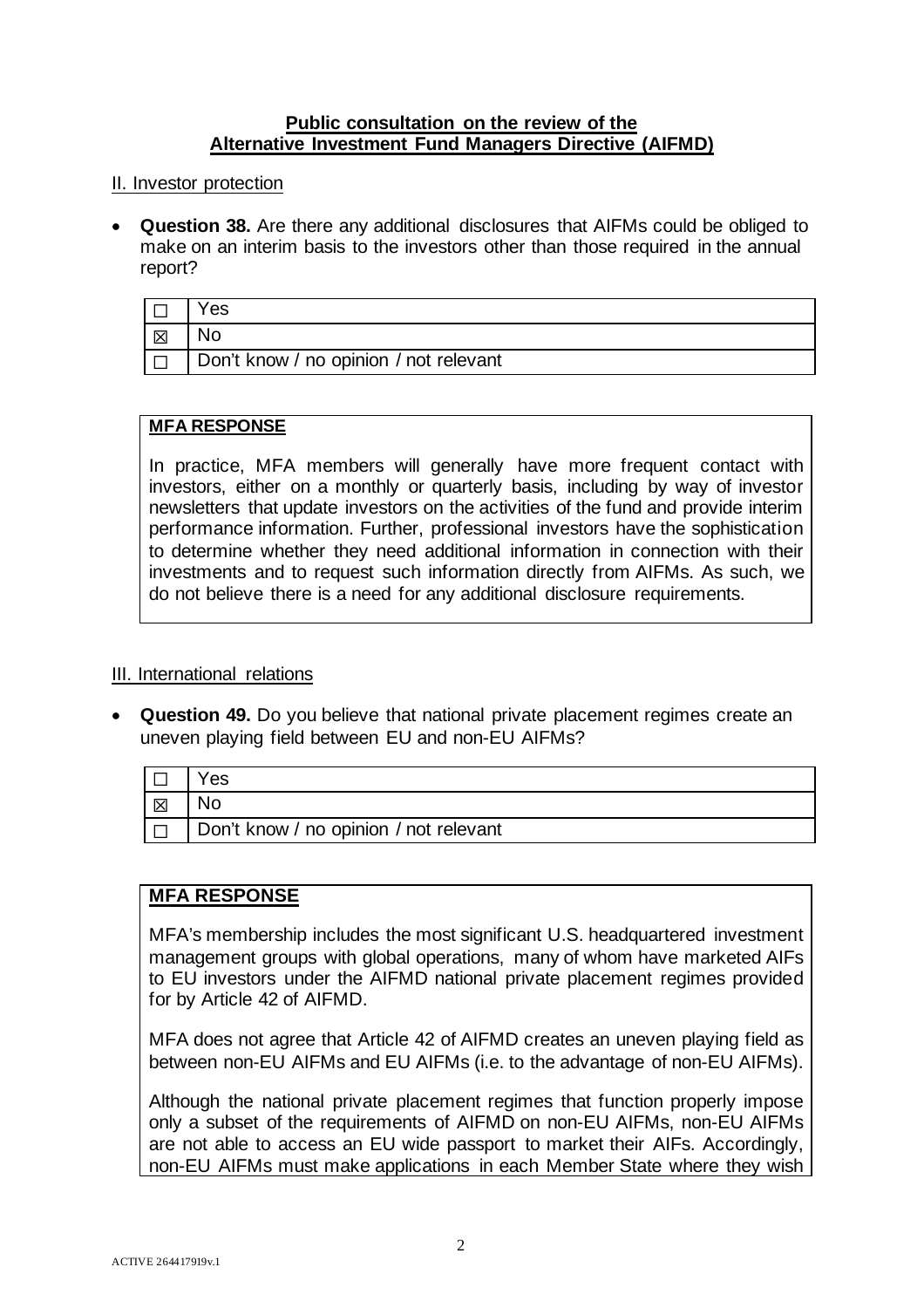to market their fund and make individual Annex IV filings in each Member State. Many EU member states have created NPPRs under Article 42 that both allow professional investors in those jurisdictions to access the global market for asset managers and also ensure that authorization and supervision mechanisms protect the market.

Where a number of Member States have chosen to 'gold-plate' the requirements of Article 42, this creates a differential level of compliance when non-EU AIFMs are seeking to market to EU investors and adds further friction.

Non-EU AIFMs are generally subject to authorization and ongoing compliance requirements in their home jurisdiction. In the U.S., investment advisers are required to register with the Securities and Exchange Commission and comply with the requirements of the U.S. Investment Advisers Act of 1940. Accordingly, investors in non-EU AIFs managed by non-EU AIFMs will benefit from the domestic investor protection legislation that applies to the AIFM.

More broadly, when considering the rules for distribution of investment funds globally as the relevant 'playing field', it is clear that EU AIFMs are not at a disadvantage to non-EU AIFMs. As an example, an EU AIFM is able to market their fund to investors in the U.S. meeting a "qualified purchaser" test, without being subject to any substantial compliance requirements as would apply to a U.S. AIFM marketing an AIF in the EU.

MFA notes that in December 2018 the KPMG Report on the Operation of AIFMD stated that respondents to KPMG's survey observed that it has been of "EU added value that national private placement regimes (NPPRs) are permitted to operate".

The Commission should encourage NPPRs to be operable for non-EU AIFMs, and not gold-plated. The overarching goal is a workable framework that will allow non-EU AIFMs to offer their AIFs to the broadest range of EU investors.

• **Question 50.** Are the delegation rules sufficiently clear to prevent creation of letter-box entities in the EU?

| $\boxtimes$ | 'es                                    |
|-------------|----------------------------------------|
|             |                                        |
| $\Box$      | Don't know / no opinion / not relevant |

# **MFA RESPONSE**

MFA considers that the existing AIFMD 'Level 2' provisions on delegation in Commission Delegated Regulation (EU) No 231/2013 (AIFMR) are sufficient to enable delegation to function effectively and provide sufficient clarity to market participants and EU NCAs to assess the proper limits of delegation when considering the risk of the creation of letter box entities.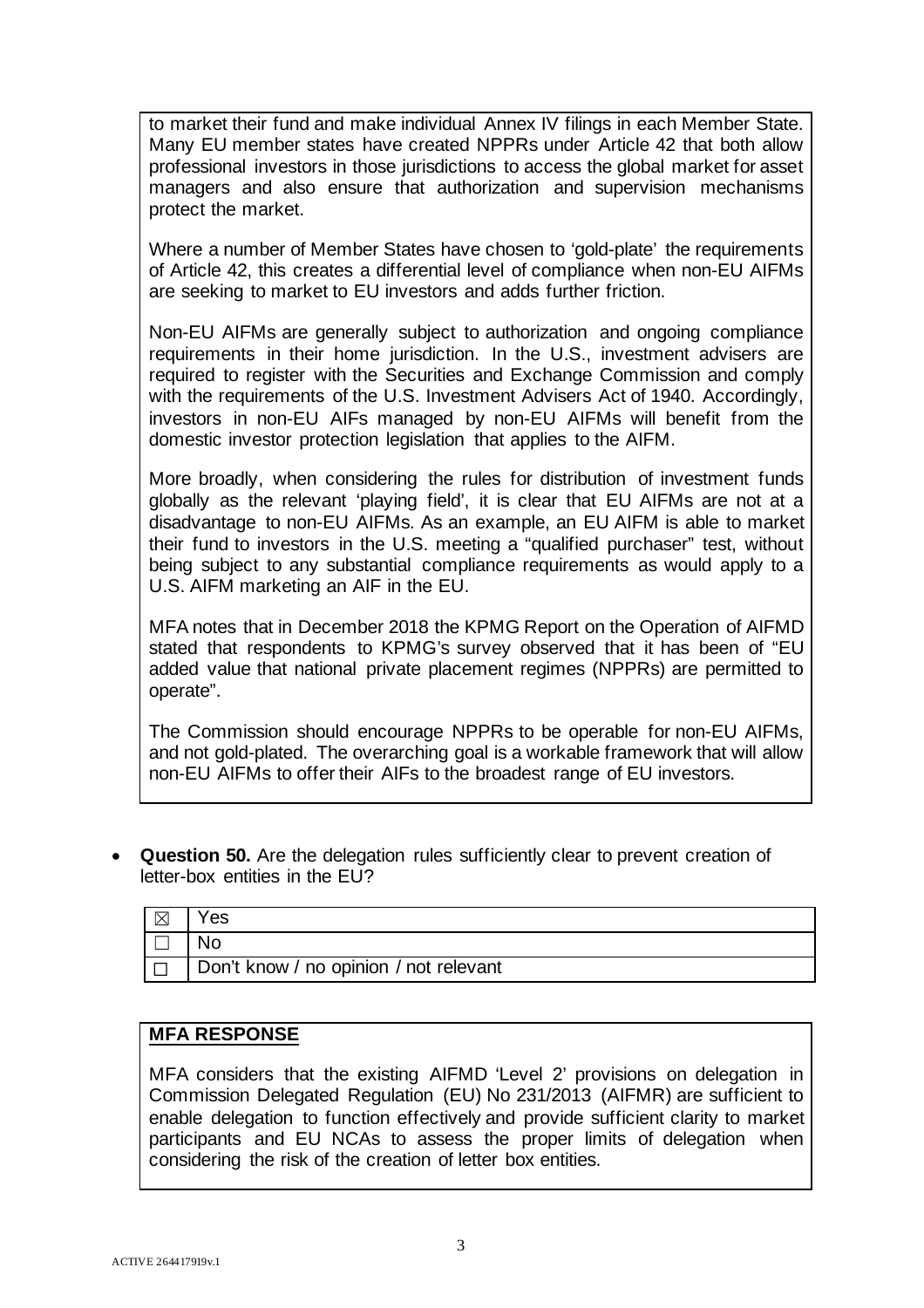Article 82 of AIFMR already provides for circumstances in which an AIFM will be considered to have delegated the performance of its functions to such an extent that it will be considered to be a letter-box entity. Accordingly, delegating AIFMs are well aware of the need to perform appropriate due diligence on the proposed delegate to ensure that the delegation arrangements will comply with the requirements of AIFMD/AIFMR.

MFA notes that ESMA's 2017 Opinion on *General principles to support supervisory convergence in the context of the United Kingdom withdrawing from the European Union* sets out considerations for NCAs in relation to the supervision of delegation by AIFMs in the context of Brexit. The recommendations in ESMA's Opinion are set out within the bounds of the existing rules and demonstrate that delegation arrangements can be monitored effectively by NCAs without requiring changes to AIFMD. ESMA's Opinion has subsequently been followed by further specific guidance in the form of the Luxembourg CSSF Circular 18/698 and the Central Bank of Ireland Fund Management Companies Guidance.

• **Question 51.** Are the delegation rules under the AIFMD/AIFMR appropriate to ensure effective risk management?

| l M | 'es                                    |
|-----|----------------------------------------|
|     |                                        |
|     | Don't know / no opinion / not relevant |

# **MFA RESPONSE**

MFA considers that the delegation rules do facilitate effective risk management. In particular, the AIFMD/AIFMR rules make clear that the AIFM is responsible for risks arising from the delegation structure and in circumstances where risk management for the AIF is itself delegated, AIFMD/AIFMR contains clear provisions on the type of entities that can perform such functions (or otherwise requires approval by the AIFMs competent authority). In the context of non-EU delegates, such delegates must be authorised or registered for the purpose of asset management and effectively supervised by a competent authority in those countries.

In addition, as all delegation arrangements must be notified to the NCA of the AIFM any structural defects in the risk management arrangements would be apparent to the AIFM's competent authority. NCAs are responsible for ensuring that they are able to undertake effective supervision of such structures.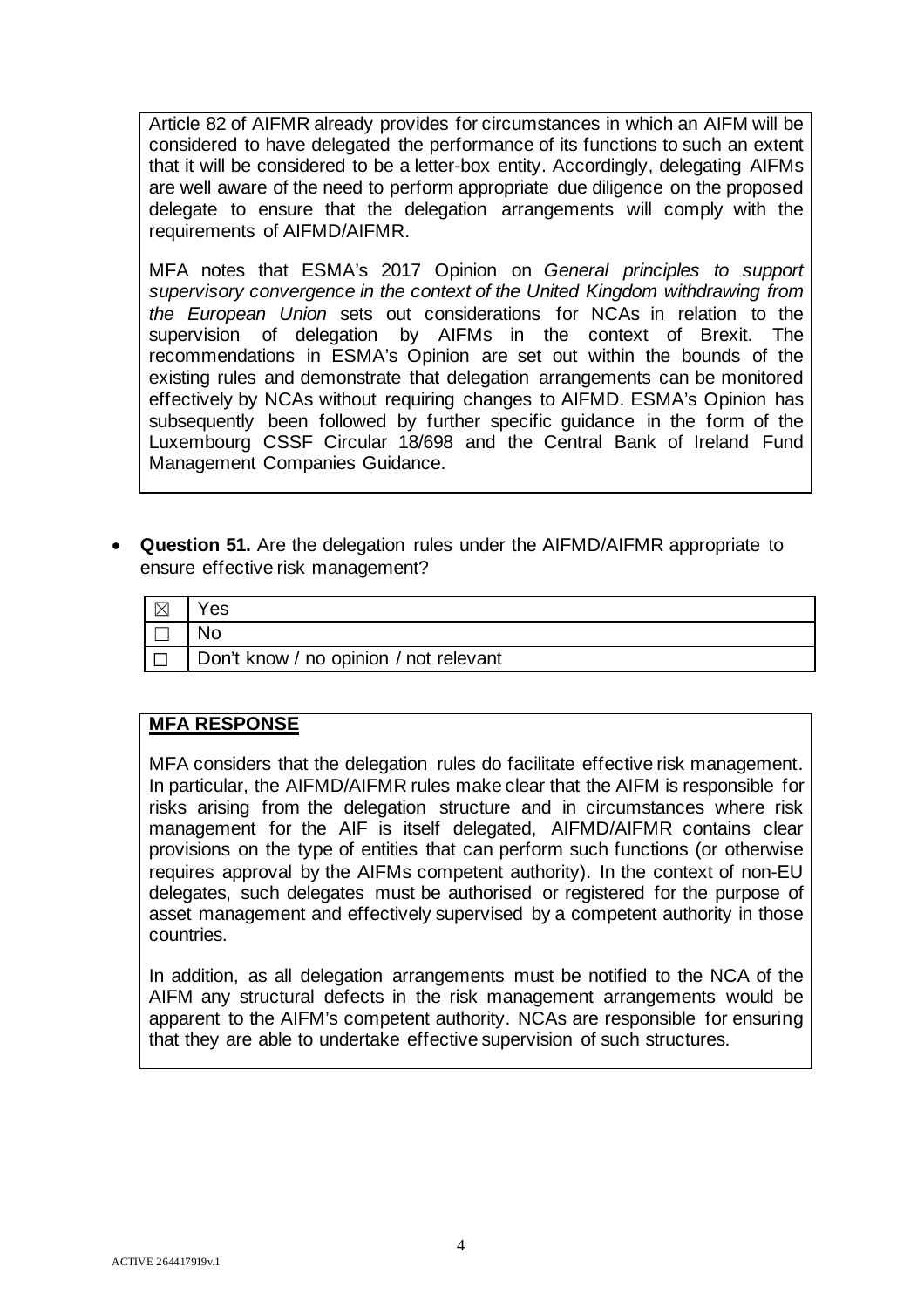• **Question 52.** Should the AIFMD/AIFMR delegation rules, and in particular Article 82 of the Commission Delegated Regulation (EU) No 231/2013, be complemented?

|             | es'                                    |
|-------------|----------------------------------------|
| $\boxtimes$ |                                        |
|             | Don't know / no opinion / not relevant |

# **MFA RESPONSE**

As noted above, MFA considers that the existing delegation regime operates effectively in relation to non-EU delegates and has enabled EU investors to benefit from a broader range of expertise and investment strategies than might otherwise be available to EU investors. Further, we are unaware of any significant regulatory or investor protection concerns that have arisen because of the existing delegation structures. Additional requirements on delegation arrangements would create a significant risk of limiting EU investor choice in selecting managers by making delegation arrangements uneconomical.

MFA recognizes the concerns expressed by ESMA (in its 2017 Opinion and in its 2020 Letter to the Commission) in relation to delegation to UK firms following the end of the Transition Period between the EU and the UK; however MFA is concerned at the potential for considerations relating to Brexit to disproportionately impact the AIFMD provisions on delegation to the detriment of existing non-EU delegation structures, including many existing delegation arrangements between EU AIFMs and U.S. investment advisors as delegates.

The introduction of additional quantitative criteria or the requirement that certain core functions must always be performed internally may not be consistent with existing delegation structures. Significant restructuring of existing arrangements may be unattractive to non-EU delegates who may choose to exit the arrangement rather than continue to act as a delegate.

The introduction of additional quantitative criteria or the requirement that certain core functions must always be performed internally may also cause delegation structures to operate less efficiently or less effectively, particularly if the list of core functions includes functions that are currently typically performed by delegates rather than the delegating AIFM. In addition, the variety of strategies and business models that are operated by AIFMs and their delegates is likely to make the calibration of appropriate quantitative limits difficult to achieve. Principles based provisions are therefore more appropriate in this context.

As noted above, ESMA's 2017 Opinion demonstrates how the existing delegation rules allow NCAs to exercise appropriate oversight in relation to delegation to non-EU firms.

MFA notes that one of ESMA's apparent concerns with delegation is the extent to which management fees may be paid to delegates rather than the AIFM, resulting in a loss of revenue to the EU bloc. However, this seems unlikely to be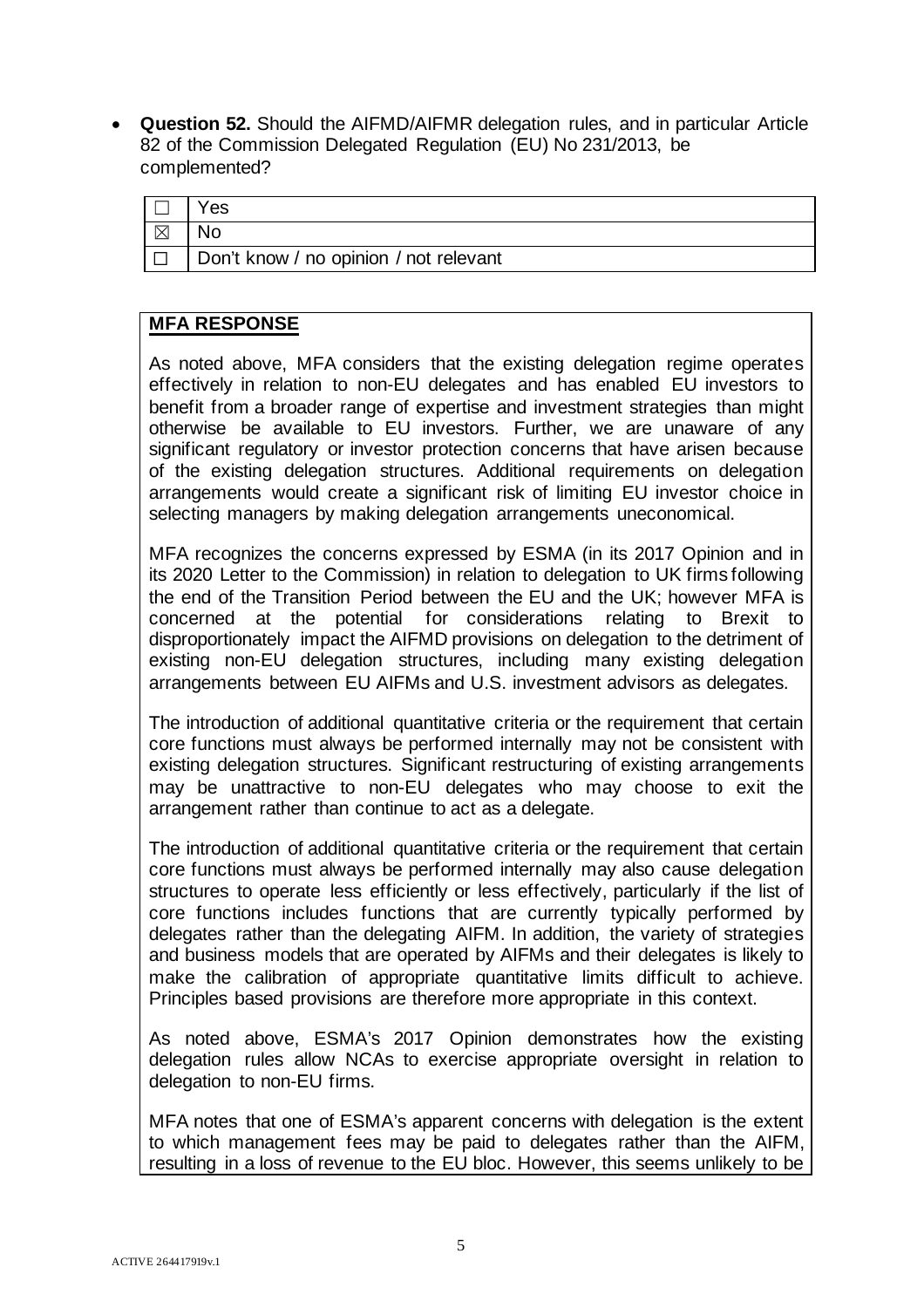the case in respect of delegation structures relating to existing non-EU firms. Such delegation structures are often established specifically to enable EU investors to access strategies and expertise of non-EU delegates and which may not otherwise be available in the EU. In other words, the non-EU delegates receive management fees for the performance of a service which may not otherwise be available from an EU competitor. Restricting delegation as a means to artificially increase EU management fee revenues would risk the creation of additional costs that would be detrimental to end investors.

• **Question 54.** Do you consider that a consistent enforcement of the delegation rules throughout the EU should be improved?

|             | Yes                                    |
|-------------|----------------------------------------|
| $\boxtimes$ |                                        |
|             | Don't know / no opinion / not relevant |

# **MFA RESPONSE**

The delegation regime, as set out in AIFMD/AIFMR and as supplemented by ESMA's 2017 opinion and NCA guidance already provide for a robust framework that is subject to oversight by NCAs.

MFA notes that the primary locations of AIFMs delegating to non-EU delegates are Ireland and Luxembourg, where there are developed funds formation markets and local service providers with relevant expertise. Ireland and Luxembourg are therefore important gateways through which EU investors are able to access the strategies and expertise of non-EU asset managers.

Although MFA is supportive of a consistent application and enforcement of the delegation rules, MFA would caution against an approach that would have a detrimental impact on the ability of Irish or Lux AIFMs to facilitate delegation structures involving non-EU asset managers.

At the present time, MFA does not consider that any changes to AIFMD/AIFMR are required in this regard.

# Section VII – Miscellaneous

• **Question 101.** Should the UCITS and AIFM regulatory frameworks be merged into a single EU rulebook?

# **MFA RESPONSE**

MFA supports efforts to avoid duplicative or inconsistent rules. AIFs and UCITS are different products offered to distinct groups of investors and, therefore, we believe that they should not be subject to identical rules. Accordingly, we